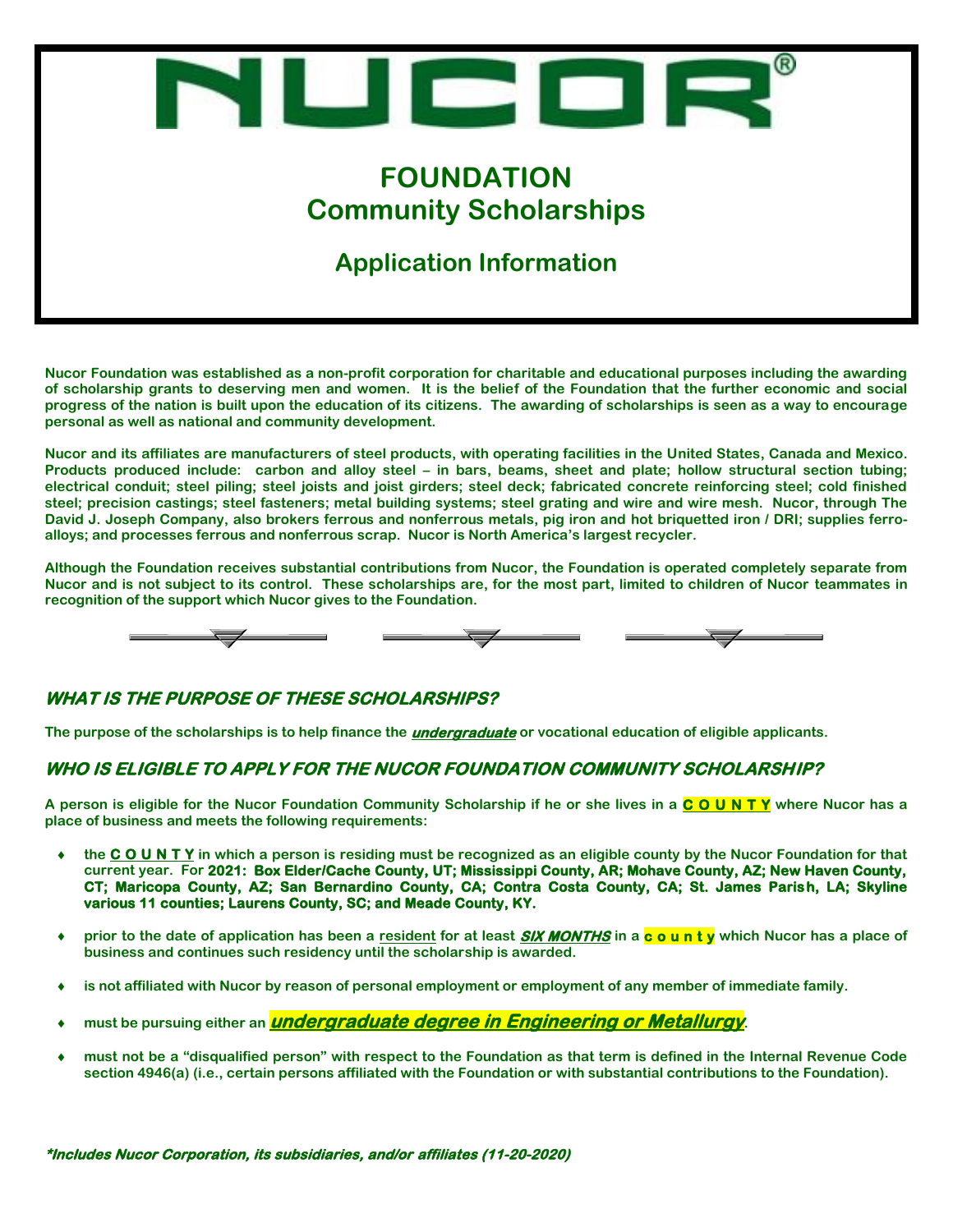#### **WHO WILL MAKE THE SELECTIONS?**

**Applications for scholarships will be reviewed by a scholarship selection committee. The committee will be comprised of three individuals. These people will be from the fields of education, business, or the professions and in no way related to any scholarship applicant. It should also be noted that no member of the committee will be an officer, director or teammate of either the Nucor Foundation or Nucor.**

#### **WHAT CRITERIA WILL THE SELECTION COMMITTEE USE TO AWARD SCHOLARSHIPS?**

**The selection committee will base the awarding of scholarships on the applicant's personal background, academic abilities, leadership traits, character and information on financial need. Scholarships will be awarded without regard to sex, race, color, creed, national origin, religious or political affiliation.**

#### **FOR HOW LONG ARE THE SCHOLARSHIPS AWARDED?**

**All scholarships will be awarded for a period of four years, or whatever lesser period of time is normally required for completion of the courses in which a recipient is enrolled. The course of study must be completed within eight (8) years of completion of high school.** 

#### **HOW MUCH ARE THE SCHOLARSHIPS WORTH?**

**The current award amount is three thousand five hundred dollars (\$3,500) per year.**

#### **WHAT CAN THE SCHOLARSHIPS BE USED FOR?**

**Scholarship funds may be used only to defray the recipient's undergraduate actual out-of-pocket expenses that are payable directly to the school for: [a] tuition, [b] fees, [c] books and materials and [d] room and board (in that order). Payments must be made directly to the school.**

#### **HOW WILL THE SCHOLARSHIPS BE SUPERVISED?**

**Freshman students must provide the Foundation with their first semester transcript reflecting their GPA in order for us to review and process future payments. Transcripts are to be uploaded through the student website when payment requests are submitted each term/year from the college they are currently enrolled. Students that fail to meet this requirement may experience delays in receiving subsequent funds.**

#### **WHAT TYPE OF ACADEMIC RECORD SHOULD THE STUDENT MAINTAIN?**

**In order to remain in good standing, a student must maintain a 2.0 grade point average and meet the requirements imposed by the school which he or she is attending. Students on academic probation must complete their probationary term before funds for that term will be paid to the school.**

**Unless permission is otherwise granted, scholarship recipients should enroll as full-time students in the fall of the year in which the scholarships are awarded. For good reason, a recipient may be granted a leave of absence. Students are required to write the Foundation for reinstatement into the scholarship program if absent from school for one year or more between completed terms, or if they withdraw during a term. It is important that any withdrawal, for any reason, be registered with the Foundation.**

#### **AT WHAT SCHOOLS MAY THE STUDENT USE THE SCHOLARSHIP?**

**The scholarship recipient may attend any qualified college or university offering an undergraduate degree in engineering or metallurgy. Upon written request to the Foundation, a recipient may transfer from one institution to another and retain the award. This request should include the name of the institution, mailing address and name of the financial aid contact.**

#### **HOW CAN YOU APPLY FOR THE SCHOLARSHIP?**

**After determining your eligibility for the scholarship, LOGON to: https://scholarshipapply.nucor.com\*\*\*. ALERT – FOR THE COMMUNITY SCHOLARSHIP YOU MUST ADHERE BY THE SPECIAL INSTRUCTIONS BELOW TO UTILIZE OUR STUDENT WEBSITE SINCE YOU ARE NOT A CHILD OF A TEAMMATE \*\*\* Once you have completed your on-line application and submitted as FINAL, please advise your guidance counselor so they can scan all required documents: high school transcript including 7th semester grades, copies of SAT/ACT test scores and at least one letter of recommendation. These required documents should be sent to: [liz.wells@nucor.com](mailto:liz.wells@nucor.com) on or before March 1, 2021 You will receive word from**  Should you have any questions, please contact Liz Wells by e-mail at **[liz.wells@nucor.com](mailto:liz.wells@nucor.com) or by phone at 704/367-8662. (E-mail is the preferred mode of communication)**